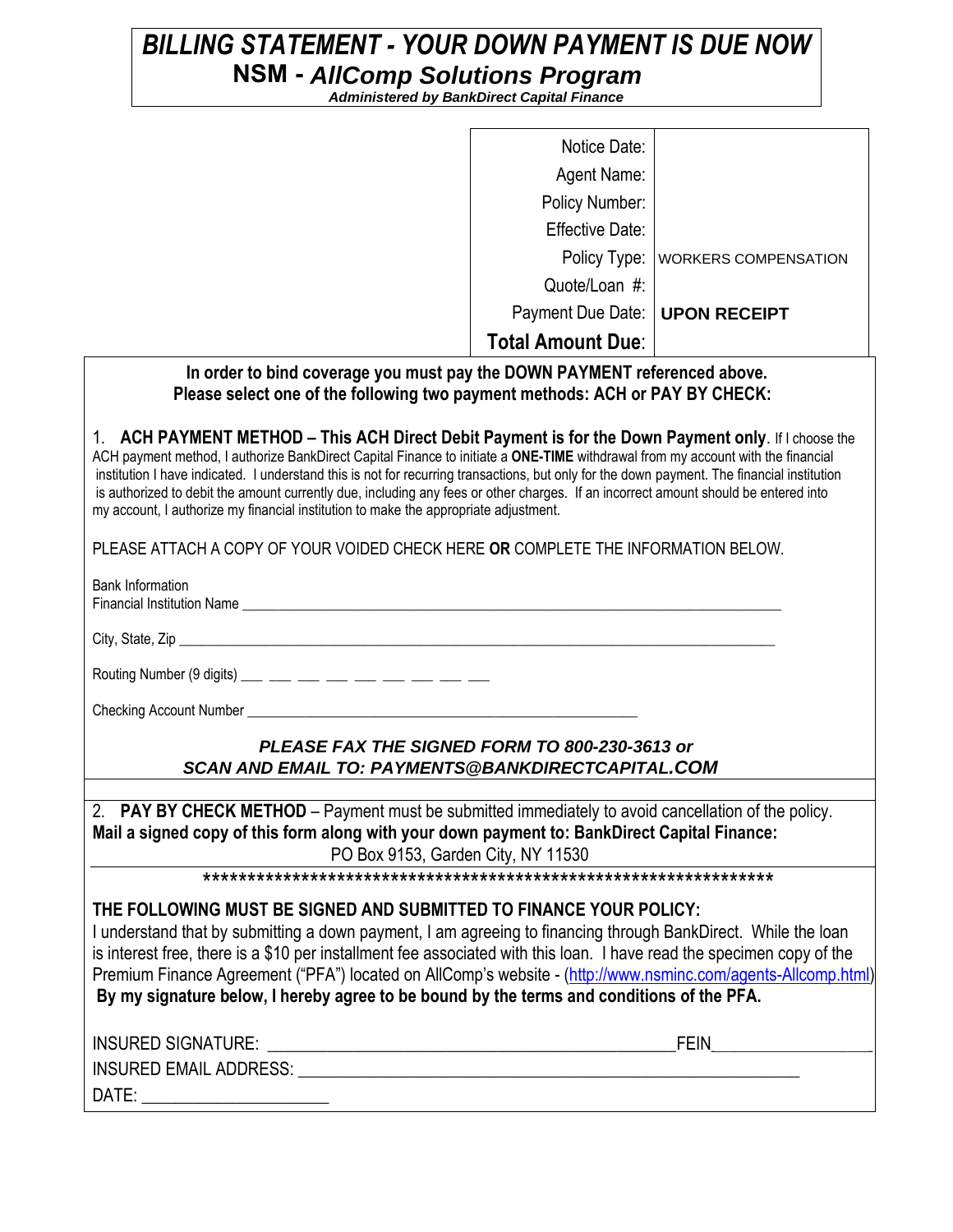

#### PO Box 9153 Garden City, NY 11530 Phone 877-226-5456 Fax: 800-230-3613 [NSM@bankdirectcapital.com](mailto:NSM@bankdirectcapital.com)

Quote Number:

# **COMMERCIAL INSURANCE PREMIUM FINANCE AND SECURITY AGREEMENT**

This is an agreement between you and BankDirect Capital Finance, LLC, a subsidiary of Texas Capital Bank, N.A., ("BankDirect") concerning the financing of the premium(s) for one or more commercial insurance policies. The terms of this agreement are stated below and on page two (2) of this document.

| Insured Name and Address of (Exactly as shown on Policy) ("Insured") |  |                                         |  | Agent Name and Address (of Insured's "Agent")                                                                         |                                                            |                                                 |                                                                                         |                      |                                                                                                                                                                                                                                                                 |                               |                                                                                               |                        |
|----------------------------------------------------------------------|--|-----------------------------------------|--|-----------------------------------------------------------------------------------------------------------------------|------------------------------------------------------------|-------------------------------------------------|-----------------------------------------------------------------------------------------|----------------------|-----------------------------------------------------------------------------------------------------------------------------------------------------------------------------------------------------------------------------------------------------------------|-------------------------------|-----------------------------------------------------------------------------------------------|------------------------|
|                                                                      |  |                                         |  |                                                                                                                       |                                                            |                                                 |                                                                                         |                      |                                                                                                                                                                                                                                                                 |                               |                                                                                               |                        |
| Telephone Number:                                                    |  |                                         |  | FEIN or SSN NO:                                                                                                       |                                                            | Telephone Number:                               |                                                                                         |                      |                                                                                                                                                                                                                                                                 |                               |                                                                                               |                        |
|                                                                      |  |                                         |  |                                                                                                                       | <b>SCHEDULE OF POLICIES ("Policies")</b>                   |                                                 |                                                                                         |                      |                                                                                                                                                                                                                                                                 |                               |                                                                                               |                        |
| Policy Prefix<br>and Number                                          |  | Effective Date of<br>Policy<br>MM/DD/YY |  | Name & City of Insurance Company<br>and Name & City of General Agent<br>or Company Office to which<br>Premium is Paid | Type of<br>Coverage                                        | Policies<br>Subject<br>to Audit<br>$(\sqrt{2})$ | Term in<br><b>Months</b><br>Covered                                                     | Min Earned<br>Prem % | Days to<br>Cancel                                                                                                                                                                                                                                               | Short<br>Rate<br>$(\sqrt{2})$ |                                                                                               | <b>Premium Amounts</b> |
|                                                                      |  |                                         |  |                                                                                                                       |                                                            |                                                 |                                                                                         |                      |                                                                                                                                                                                                                                                                 |                               |                                                                                               |                        |
| Additional Policies are listed on the attached Schedule of Policies  |  |                                         |  |                                                                                                                       |                                                            |                                                 | <b>TOTAL</b><br><b>PREMIUMS</b>                                                         |                      |                                                                                                                                                                                                                                                                 |                               |                                                                                               |                        |
| <b>TOTAL</b><br><b>PREMIUMS</b>                                      |  | <b>DOWN</b><br><b>PAYMENT</b>           |  | <b>UNPAID</b><br><b>BALANCE</b>                                                                                       | DOC. STAMP<br><b>TAX</b><br>Applicable in<br>Florida only. |                                                 | <b>LOAN</b><br><b>AMOUNT</b><br>Amount of Loan<br>provided to you or on<br>your behalf. |                      | <b>TOTAL OF</b><br><b>PAYMENTS</b><br><b>FINANCE</b><br>Amount of interest<br><b>CHARGE</b><br>and principal you will<br>The dollar amount<br>have paid after you<br>of interest the loan<br>have made all the<br>will cost you.<br>scheduled loan<br>payments. |                               | <b>ANNUAL</b><br>PERCENT-<br><b>AGE RATE</b><br>The cost of your<br>loan as a yearly<br>rate. |                        |
|                                                                      |  |                                         |  |                                                                                                                       |                                                            |                                                 |                                                                                         |                      |                                                                                                                                                                                                                                                                 |                               |                                                                                               |                        |

| <b>Payment Schedule:</b>                                                                                                                                                                                                                                                                                                                                                                                                                                                                                                                                                                                                                                                                                                                                                                                                                                                                                                                                                                                                                                                                                                                                               | <b>Number of Loan</b>                                                                                                                                                                           | <b>Amount of Loan</b> |                        | <b>When Loan Payments are Due</b>                                                                                                                                                                                                                                                                                                                                                            |  |  |  |  |  |
|------------------------------------------------------------------------------------------------------------------------------------------------------------------------------------------------------------------------------------------------------------------------------------------------------------------------------------------------------------------------------------------------------------------------------------------------------------------------------------------------------------------------------------------------------------------------------------------------------------------------------------------------------------------------------------------------------------------------------------------------------------------------------------------------------------------------------------------------------------------------------------------------------------------------------------------------------------------------------------------------------------------------------------------------------------------------------------------------------------------------------------------------------------------------|-------------------------------------------------------------------------------------------------------------------------------------------------------------------------------------------------|-----------------------|------------------------|----------------------------------------------------------------------------------------------------------------------------------------------------------------------------------------------------------------------------------------------------------------------------------------------------------------------------------------------------------------------------------------------|--|--|--|--|--|
| Your payment                                                                                                                                                                                                                                                                                                                                                                                                                                                                                                                                                                                                                                                                                                                                                                                                                                                                                                                                                                                                                                                                                                                                                           | <b>Payments</b>                                                                                                                                                                                 | Payments*             | <b>First Due Date</b>  | Due Date**                                                                                                                                                                                                                                                                                                                                                                                   |  |  |  |  |  |
| schedule will be:                                                                                                                                                                                                                                                                                                                                                                                                                                                                                                                                                                                                                                                                                                                                                                                                                                                                                                                                                                                                                                                                                                                                                      |                                                                                                                                                                                                 |                       |                        |                                                                                                                                                                                                                                                                                                                                                                                              |  |  |  |  |  |
| *These amounts do not include the Service Fee referred to on Page 2 of this agreement.<br>**Subsequent payments are due on the same day of each succeeding month or quarter.                                                                                                                                                                                                                                                                                                                                                                                                                                                                                                                                                                                                                                                                                                                                                                                                                                                                                                                                                                                           |                                                                                                                                                                                                 |                       |                        |                                                                                                                                                                                                                                                                                                                                                                                              |  |  |  |  |  |
|                                                                                                                                                                                                                                                                                                                                                                                                                                                                                                                                                                                                                                                                                                                                                                                                                                                                                                                                                                                                                                                                                                                                                                        | <b>Prepayment:</b> The insured may prepay in full at anytime subject to the maximum, non-<br>refundable service fee(s) permitted by applicable law. If the insured prepays in full, the insured |                       |                        | <b>Delinguency Charge:</b> A delinguency charge will be assessed on any payment not<br>received by BankDirect within five (5) days of its due date, unless a longer period is                                                                                                                                                                                                                |  |  |  |  |  |
| will receive a refund of the unearned finance charge, calculated according to the Rule of 78's or<br>specified under applicable law, in which case the delinguency charge will be imposed on<br>the actuarial method as provided by applicable law. Minimum refund is \$1.<br>any payment not received by BankDirect within this longer period. The delinguency                                                                                                                                                                                                                                                                                                                                                                                                                                                                                                                                                                                                                                                                                                                                                                                                        |                                                                                                                                                                                                 |                       |                        |                                                                                                                                                                                                                                                                                                                                                                                              |  |  |  |  |  |
| charge will be the lesser of: (1) 5% of the overdue amount; or (2) the maximum<br>Security Interest: The Insured assigns to BankDirect as security for payment of this                                                                                                                                                                                                                                                                                                                                                                                                                                                                                                                                                                                                                                                                                                                                                                                                                                                                                                                                                                                                 |                                                                                                                                                                                                 |                       |                        |                                                                                                                                                                                                                                                                                                                                                                                              |  |  |  |  |  |
| Agreement, all sums payable to the Insured with reference to the Policies listed above<br>delinquency charge allowed by applicable law.<br>Cancellation Charge: If a default results in cancellation of a Policy, the Insured agrees to<br>including, among other things, any gross return premiums and any payment on account of loss<br>which results in reduction of unearned premium in accordance with the term(s) of said Policies.<br>pay a cancellation charge in the maximum amount permitted by applicable law.                                                                                                                                                                                                                                                                                                                                                                                                                                                                                                                                                                                                                                              |                                                                                                                                                                                                 |                       |                        |                                                                                                                                                                                                                                                                                                                                                                                              |  |  |  |  |  |
|                                                                                                                                                                                                                                                                                                                                                                                                                                                                                                                                                                                                                                                                                                                                                                                                                                                                                                                                                                                                                                                                                                                                                                        |                                                                                                                                                                                                 |                       |                        | <b>IMPORTANT INFORMATION ABOUT YOUR ACCOUNT:</b> To help the Federal government fight the funding of terrorism and money laundering activities. Federal law requires all financial<br>institutions to obtain, verify and record information that identifies each person or entity that opens an account with the financial institution, including any extension of credit or other financial |  |  |  |  |  |
| services product. We will require such information as we deem reasonably necessary to allow us to properly identify you, such as your name, address, FEIN or SSN.<br>1. DO NOT SIGN THIS AGREEMENT UNTIL YOU READ BOTH PAGES OF THE AGREEMENT AND FILL IN ANY BLANKS. 2. YOU ARE ENTITLED TO A<br>NOTICE TO<br>COMPLETELY FILLED IN COPY OF THIS AGREEMENT AT THE TIME YOU SIGN IT. 3. YOU UNDERSTAND AND HAVE RECEIVED A COPY OF THIS AGREEMENT.<br><b>INSURED:</b><br>KEEP IT TO PROTECT YOUR LEGAL RIGHTS. 4. UNDER THE LAW, YOU HAVE THE RIGHT TO PAY OFF IN ADVANCE THE FULL AMOUNT DUE AND UNDER<br>CERTAIN CONDITIONS TO OBTAIN A PARTIAL REFUND OF THE FINANCE CHARGE. 5. SEE PAGE TWO FOR IMPORTANT INFORMATION.                                                                                                                                                                                                                                                                                                                                                                                                                                              |                                                                                                                                                                                                 |                       |                        |                                                                                                                                                                                                                                                                                                                                                                                              |  |  |  |  |  |
| All Insureds must sign as named in policies. If corporation, authorized officers must sign; if<br><b>REPRESENTATIONS AND WARRANTIES:</b><br>partnership, partner should sign as such; signatory acting in representative capacity<br>The undersigned Agent and Insured have read the Representations and Warranties on page<br>represents that all insureds have authorized this transaction and have authorized signatory<br>two and make all such representations and warranties recited therein and agree to be bound<br>to receive all notices hereunder. By signing below each Insured jointly and severally agrees<br>by the terms of this Agreement. The Insured further acknowledges that upon satisfactory<br>to make all payments required by this Agreement and to be bound by all provisions of this<br>Agreement, including those on page two. You are not required to enter into an insurance<br>completion of the Agreement, the undersigned Agent may receive a fee from BankDirect for<br>premium financing arrangement as a condition to the purchase of any insurance policy.<br>the administration of this Agreement as allowed by applicable law. |                                                                                                                                                                                                 |                       |                        |                                                                                                                                                                                                                                                                                                                                                                                              |  |  |  |  |  |
| (Signature of Agent)                                                                                                                                                                                                                                                                                                                                                                                                                                                                                                                                                                                                                                                                                                                                                                                                                                                                                                                                                                                                                                                                                                                                                   |                                                                                                                                                                                                 |                       | (Signature of Insured) |                                                                                                                                                                                                                                                                                                                                                                                              |  |  |  |  |  |
| (Title)                                                                                                                                                                                                                                                                                                                                                                                                                                                                                                                                                                                                                                                                                                                                                                                                                                                                                                                                                                                                                                                                                                                                                                | (Date)                                                                                                                                                                                          |                       | (Printed Name & Title) | (Date)                                                                                                                                                                                                                                                                                                                                                                                       |  |  |  |  |  |
| BankDirect 1 - SF 0410                                                                                                                                                                                                                                                                                                                                                                                                                                                                                                                                                                                                                                                                                                                                                                                                                                                                                                                                                                                                                                                                                                                                                 |                                                                                                                                                                                                 |                       |                        |                                                                                                                                                                                                                                                                                                                                                                                              |  |  |  |  |  |